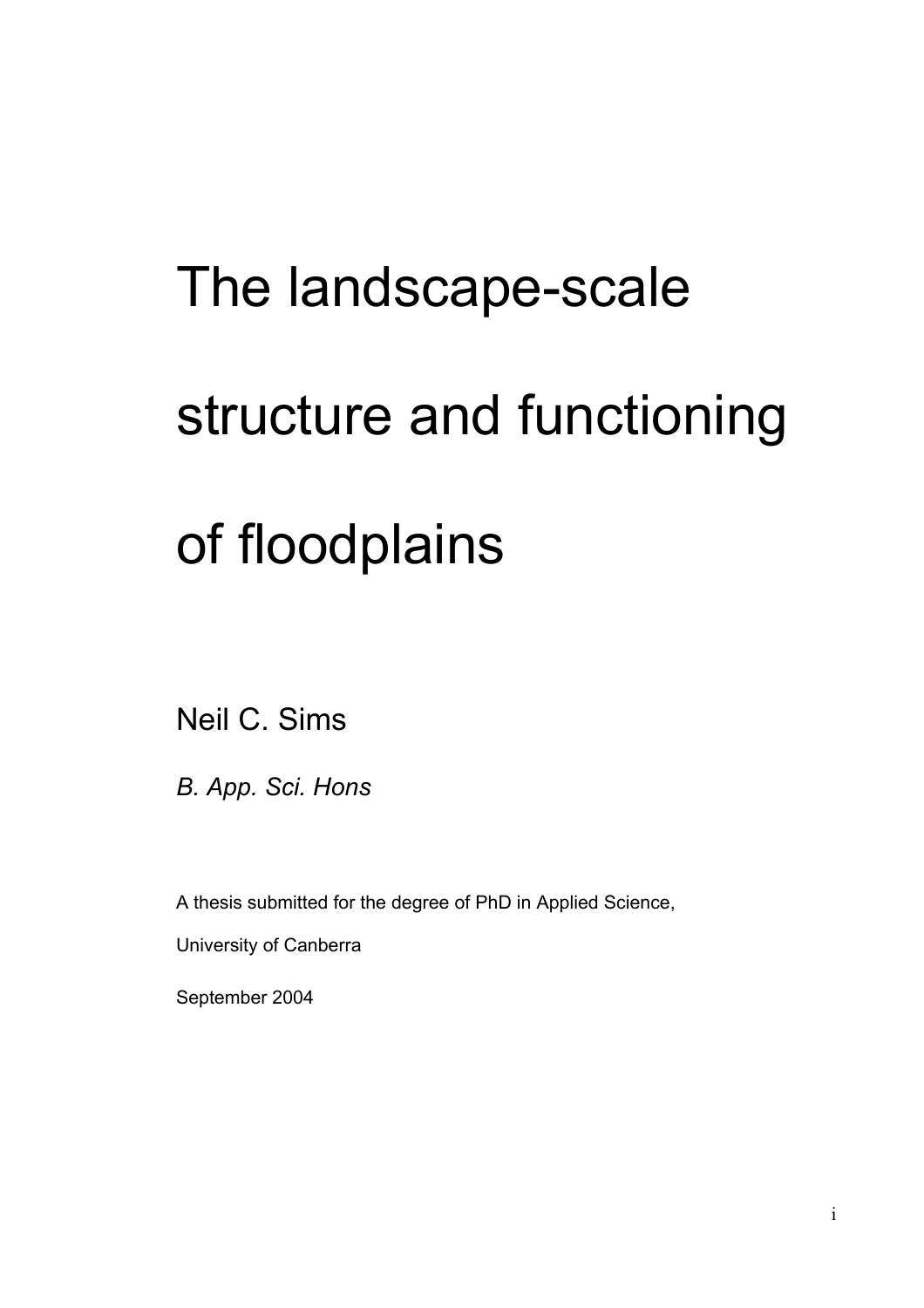To Sammy and Dan

without whom this would be meaningless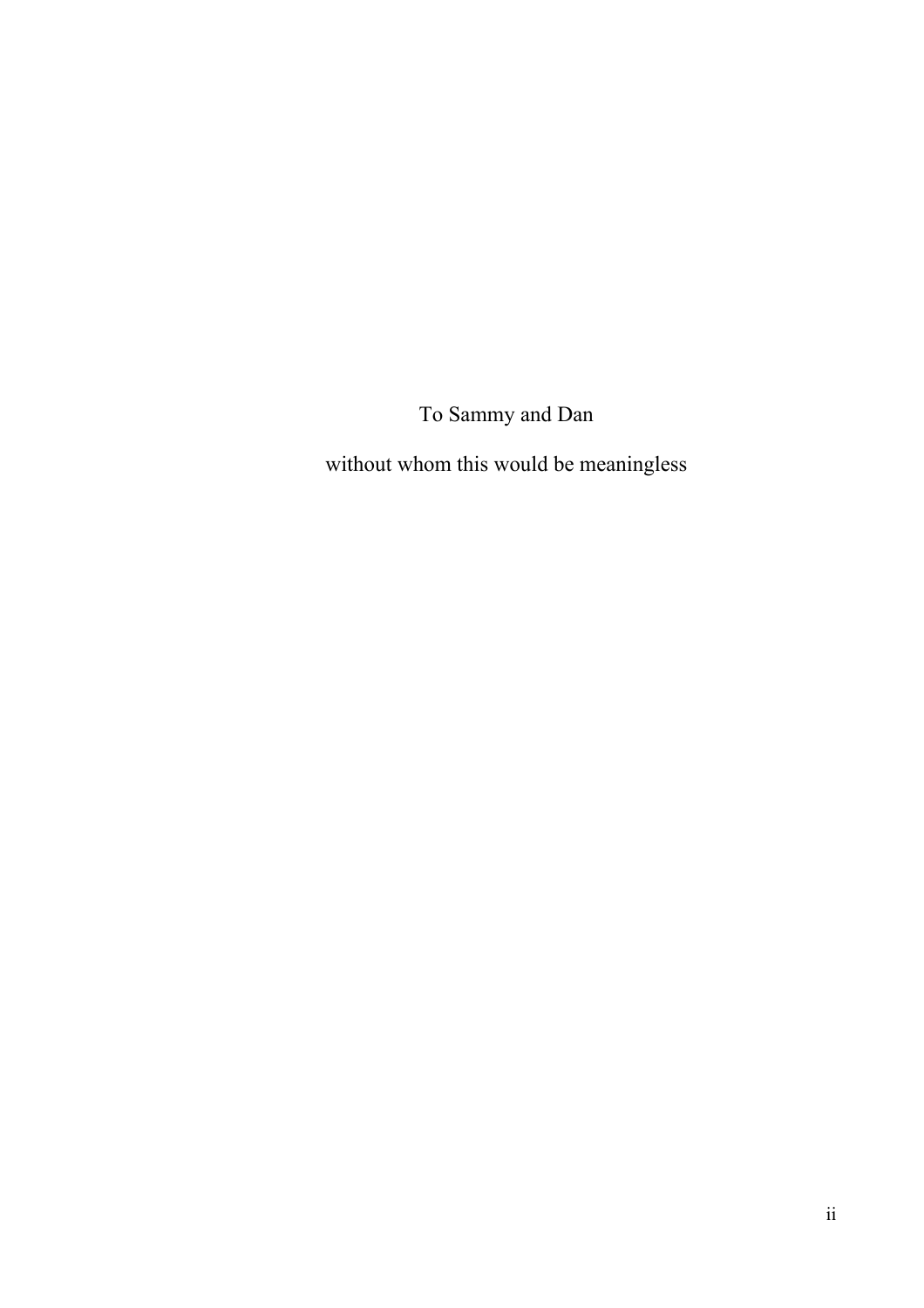### Abstract

Floodplains are amongst the most productive and biodiverse ecosystems. The structure and functioning of floodplains is controlled by the interaction of intermittent inundation with the floodplain landscape. These interactions create highly complex and dynamic ecosystems that are difficult to study at large scales. Consequently, most research of floodplains has been conducted at small spatial and temporal scales. Inundation of floodplains can extend over many square kilometres, however, which unifies the floodplain landscape into an integrated ecosystem operating at the landscape scale. The lack of data and poor understanding of the landscape-scale structure and functioning of floodplains limits the possibility of managing floodplains sustainably as pressure for exploitation of their resources increases.

This thesis quantifies the landscape-scale relationship between the frequency and patterns of inundation, the composition and structure of the landscape, and the functioning of the floodplain landscape in terms of the distribution and dynamics of plant growth vigour over an area of approximately 376,000 ha on the Lower Balonne Floodplain; highly biodiverse, semi-arid floodplain ecosystem that straddles the state border between New South Wales and Queensland approximately 500 km inland from the eastern coast of Australia. Mean annual rainfall at St.George, to the north of the study area, is approximately 400–450 mm per year, and median annual evaporation is approximately 2000 mm per year. Plants and animals on the floodplain are therefore heavily dependent upon flooding for survival.

This project is based on the analysis of 13 Landsat Thematic Mapper satellite images captured over a 10-year period during which land and water resource development increased substantially. There is now concern that development activities have affected the functioning of the floodplain to the detriment of the natural environment and

iii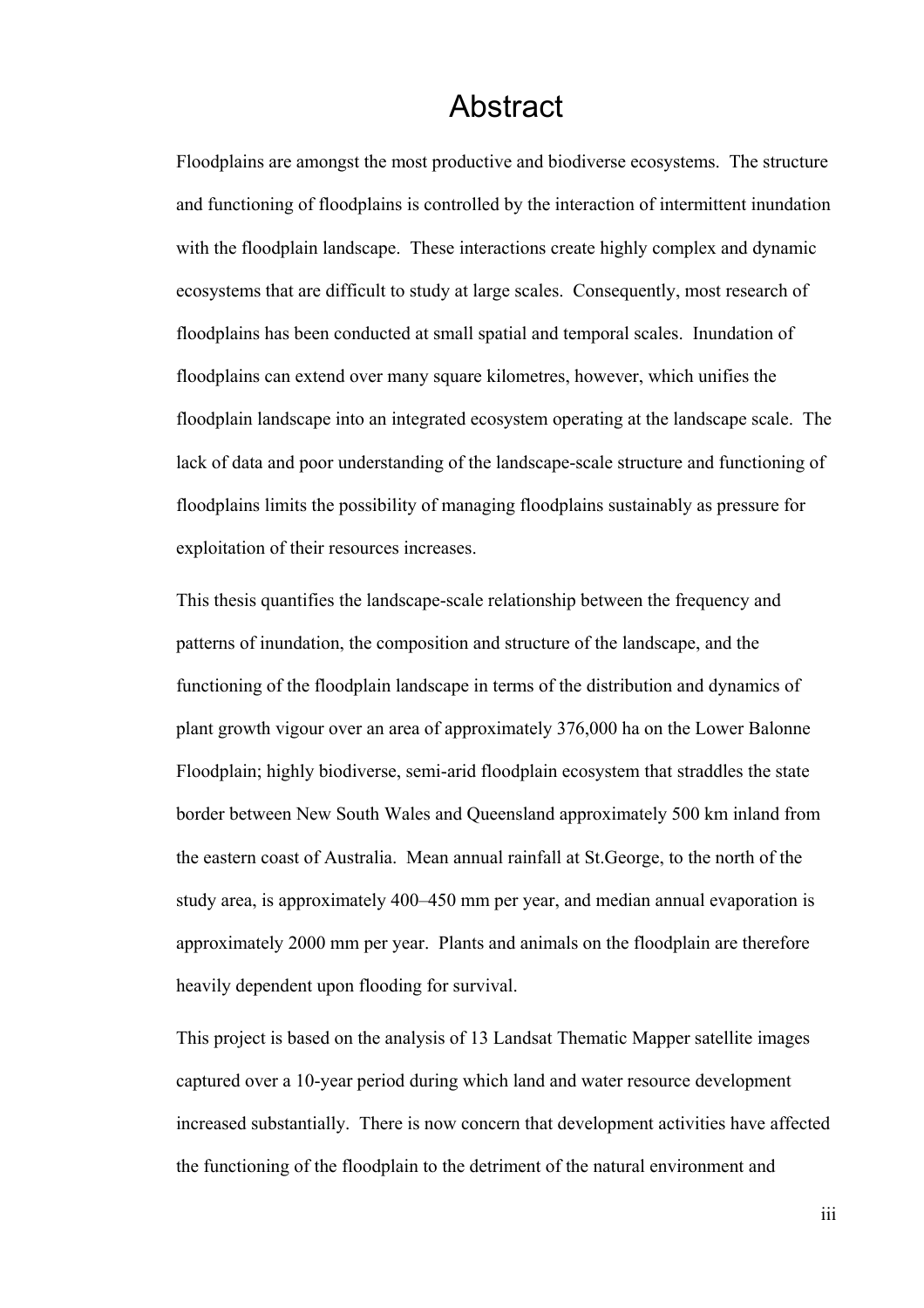agricultural productivity. The impacts from these activities on the functioning of the floodplain are not yet known, however.

Inundation of the Lower Balonne Floodplain was mapped using a two-part process involving a band ratio to identify deep clear water, and a change detection analysis to identify areas of shallower inundation. This analysis shows that, in contrast with most floodplains, the main flowpath of the Lower Balonne Floodplain runs along its central axis away from river channels, which flow along the floodplain's outer edges. Inundation propagates from the centre of the floodplain out towards river channels as flood discharge volumes increase.

Variations in the spatial pattern of inundated patches within the inundated extent create distinctive aquatic habitat and connectivity conditions at different flow levels. These can be described in terms of three connectivity phases: (I) Disconnected, in which isolated patches of inundation occur at low flows and river channels are hydrologically dislocated from the floodplain; (II) Interaction, where increased hydrological connectivity between inundated patches, and between the floodplain and the river channels at moderate flows, may enable significant exchange of materials, organisms and energy; and (III) Integration, in which almost the entire floodplain landscape is connected by open water during large magnitude floods.

There is an abrupt transition in inundation patterns as flows increase between 60,000 ML day<sup>-1</sup> and 65,000 ML day<sup>-1</sup> (ARI 2 to 2.3 years) in which inundation patterns transform from being relatively disconnected into a highly integrated network of patches. These patterns may have significant consequences for the structure and functioning of the floodplain. Increases in flows across this small range may therefore mark an important ecological flow threshold on this system. Water resource development impacts have changed the relative frequency of flows on the Lower

iv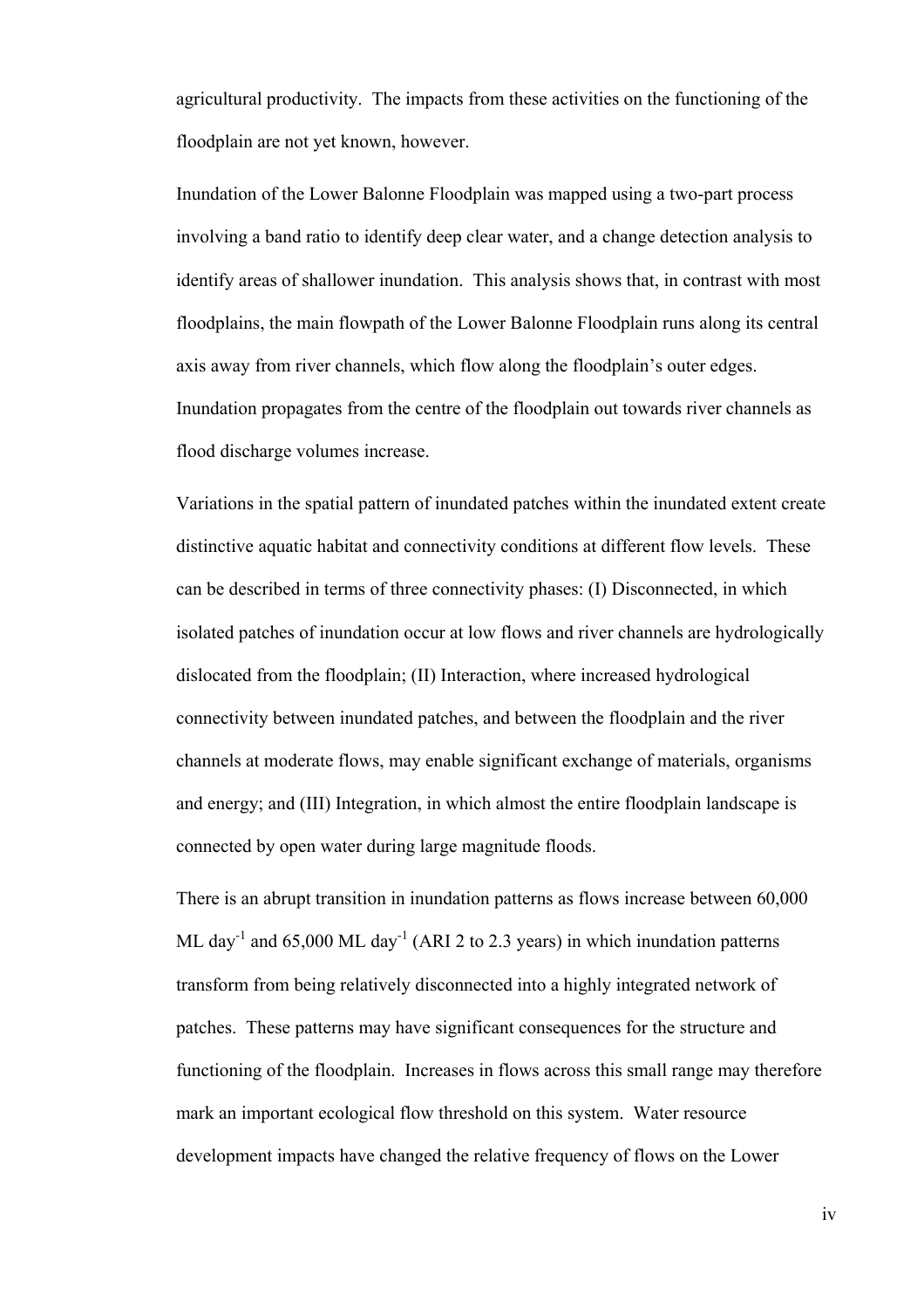Balonne Floodplain, which will probably affect the sequence of connectivity phases over time. The most likely impact of these changes will be to create a floodplain that is drier overall than under natural flow conditions, and that has a smaller and wetter area of high inundation frequency.

The relationship between inundation and the structure of the floodplain landscape was examined by comparing a landcover map showing the distribution and character of 10 landcover types to the inundation frequency maps. Landcover types were mapped from a multi-date Reference Image composite of seven images captured over a period of 10 years. The Reference Image improves landcover discrimination by at least 14% over classification of a single-date image, and has an overall accuracy between 82.5% and 85% at the landscape-scale. The Reference Image shows that the landscape of the Lower Balonne Floodplain is a highly fragmented mosaic of diverse landcover types distributed in association with inundation frequency. Stratifying the floodplain into zones of frequent and rare inundation shows that frequently inundated areas have a less fragmented but less diverse landscape structure than rarely inundated areas. Assessment of the functioning of each landcover types within the floodplain ecosystem, based on landscape pattern metric analysis, indicates that the function of landcover types also changes between inundation frequency zones. Most importantly, these changes include a transformation of the matrix landcover type, which controls the character and dynamics of the ecosystem overall, from Open Grassland to Coolibah Open Woodland in the frequently inundated zone.

The landscape structure of the Lower Balonne Floodplain has been affected by development impacts, which include clearing of native vegetation, isolation of parts of the floodplain from natural inundation events by the construction of levee banks and drainage channels, and grazing impacts. Changes to the inundation regime may also

v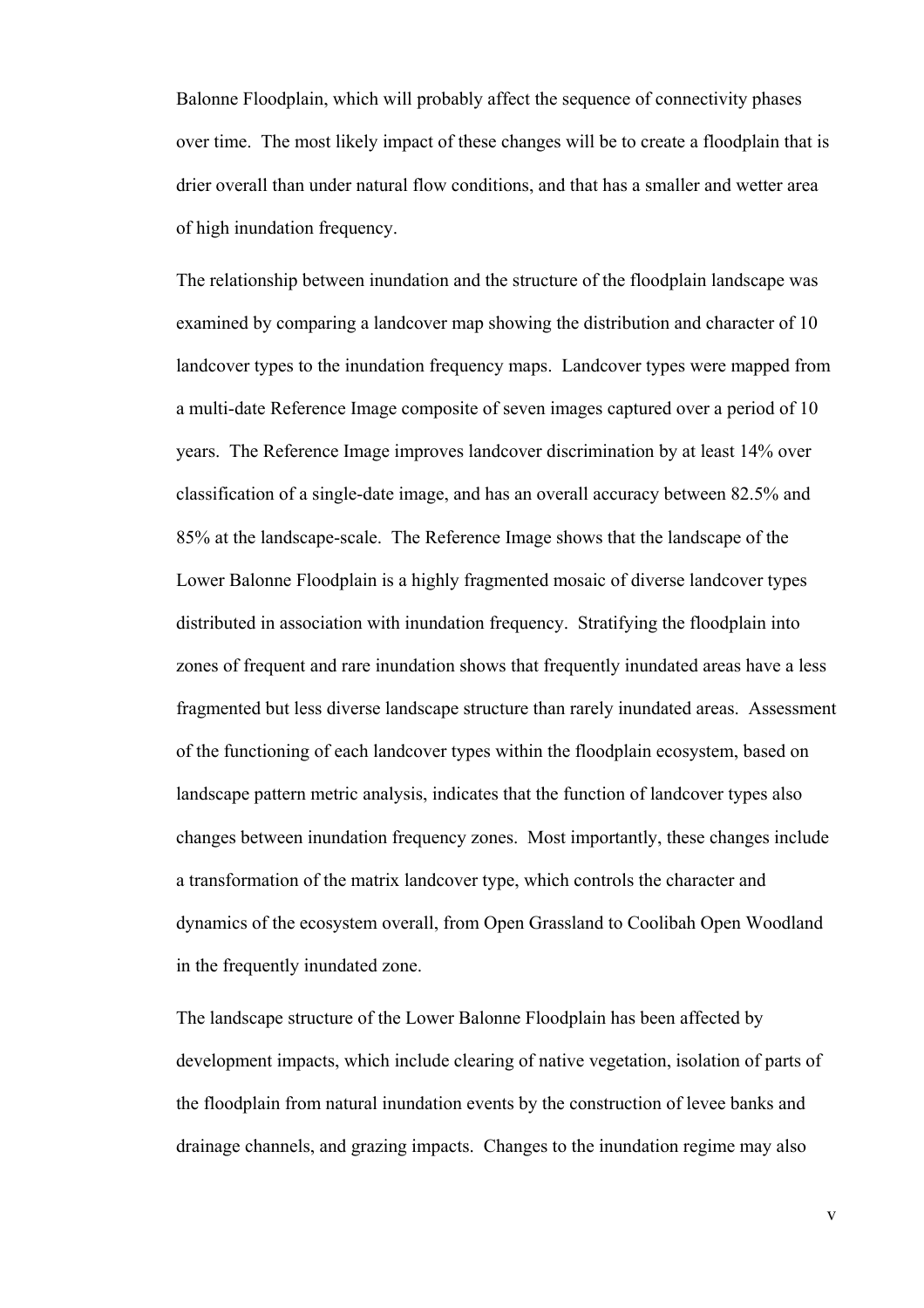affect the structure of the floodplain landscape. Over the long term, these changes are likely to create a larger area of Open Grassland and a smaller area of Coolibah Open Woodland as the zone of frequent inundation becomes smaller and wetter.

To examine the functioning of the floodplain ecosystem, the inundation maps were compared to remotely sensed indexes of plant growth vigour at the landscape and landcover-type scales. The dynamics of plant growth vigour over time are influenced by factors operating at the regional, landscape and patch scales. Evaporation is the major control of growth vigour levels at the landscape scale, but each landcover type has a distinctive pattern of growth vigour dynamics that is related to its composition and location, and possibly its landscape structure. The association between the spatial distribution of plant growth vigour and inundation frequency is non-linear, with the highest growth vigour occurring where inundation occurs approximately once per year. This indicates a subsidy-stress interaction with water in which plant growth vigour is limited by soil anoxia in areas of frequent or long term inundation, and by drought stress in rarely inundated areas.

A landscape-scale model of growth vigour dynamics, founded on the principles of Hierarchical Patch Dynamics and Landscape Ecology, was created from growth vigour measurements of each landcover type over time. This model was used to examine possible impacts of development activities on the functioning of the floodplain ecosystem. This model shows that the response of plant growth vigour development activities can be complex and subtle, and include a change in mean long-term growth vigour and an increased susceptibility to drought. The model also indicates that periods of high growth vigour can occur in substantially altered floodplain ecosystems. The model was also used to explore the levels of landcover change that might cause a threshold change in the functioning of the ecosystem, which may substantially alter the

vi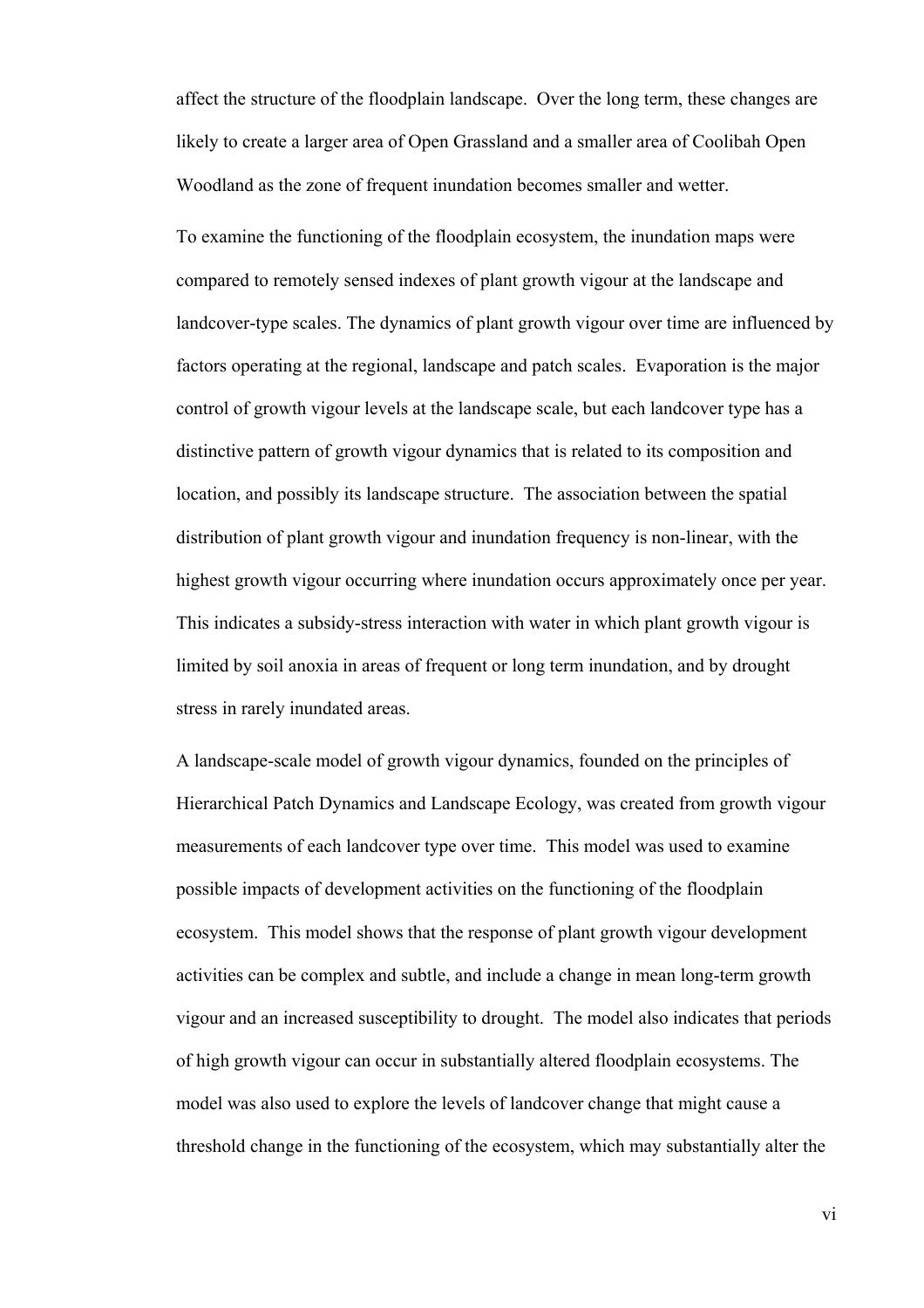disturbance-response characteristics of the floodplain ecosystem. The model indicates a threshold change when the extent of Open Grassland is reduced by 30% of its extent in 1993, in which plant growth vigour response to disturbance is virtually inverted from that observed in the images. The temporal variability of plant growth vigour levels increases as the extent of Open Grassland is further reduced.

This thesis makes a number of important contributions to our understanding of floodplain structure and functioning. It includes the development of new techniques suited to studying large diverse and complex landscapes at the landscape scale from satellite images, and provides quantitative data describing the links between the structure of floodplain landscapes and their functioning at the landscape scale. This work improves the understanding of floodplain ecosystems by integrating models of floodplain structure and functioning, which have been developed largely from smallerscale studies of temperate and tropical floodplains, with landscape-scale measurements of this semi-arid system. This thesis also has implications for the Lower Balonne Floodplain by improving the level of information about this important ecosystem and providing baseline data against which the condition of the floodplain can be assessed in future.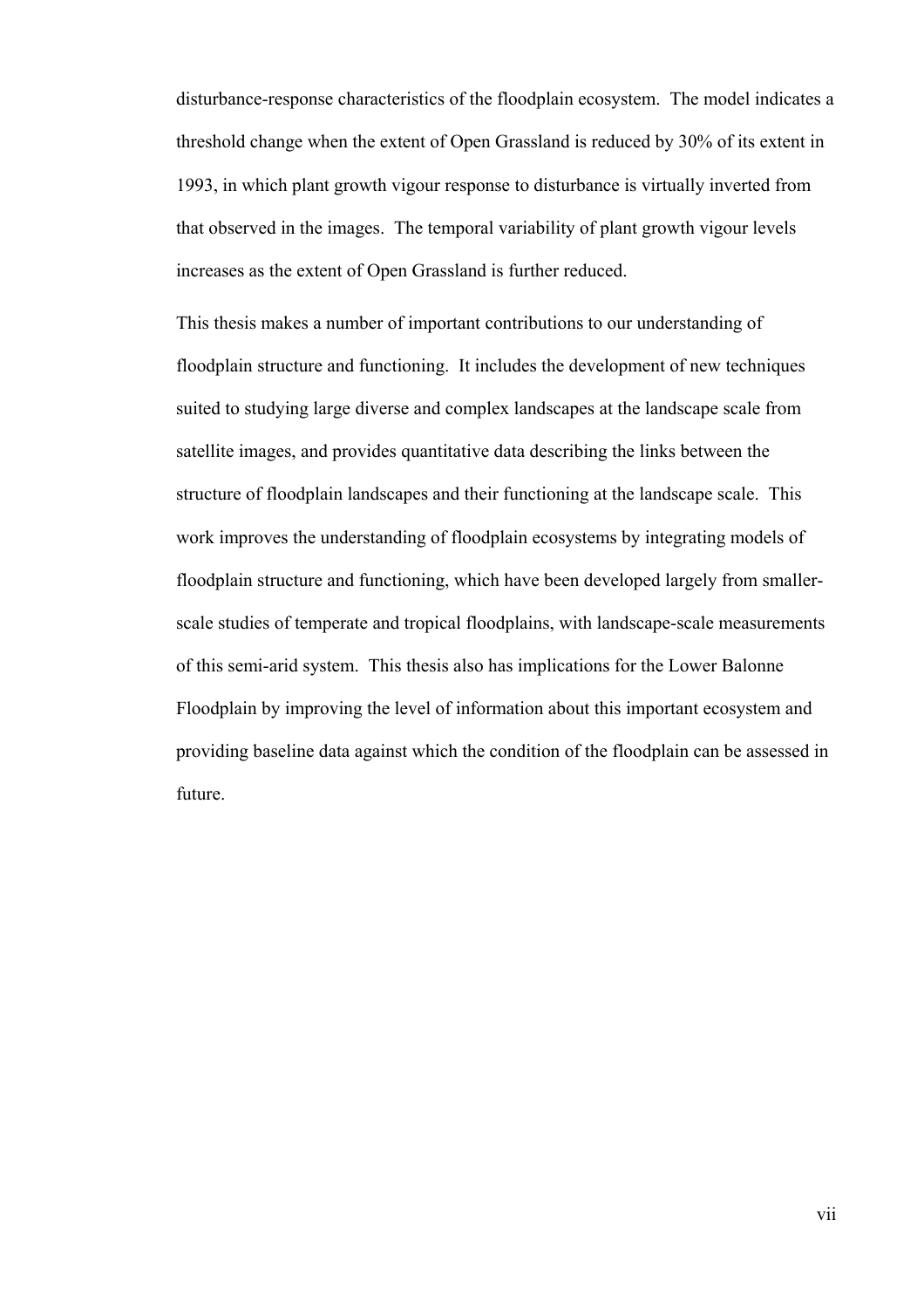## CERTIFICATE OF AUTHORSHIP OF THESIS

Except where indicated in footnotes, quotations and the bibliography, I certify that I am the sole author of the thesis submitted today entitled 'The Landscape-Scale Structure and Functioning of Floodplains'. I further certify that to the best of my knowledge the thesis contains no material previously published or written by another person except where due reference is made in the text of the thesis. The material in the thesis has not been the basis of an award of any other degree or diploma except where due reference is made in the text of the thesis. The thesis complies with University requirements for a thesis as set out in

<http://www.canberra.edu.au/secretariat/goldbook/forms/thesisrqmt.pdf>

 ……………………………………………  **Signature of Candidate** 

.......................................................................... **Signature of chair of the supervisory panel**

**Date:** ……………………………..

#### COPYRIGHT

This thesis may be freely copied and distributed for research or study. However, no part of this thesis or the information contained therein may be included in a publication or referred to in a publication without prior permission of the author. Any inclusion or reference of this work in a publication must be fully acknowledged. Copyright remains with the author.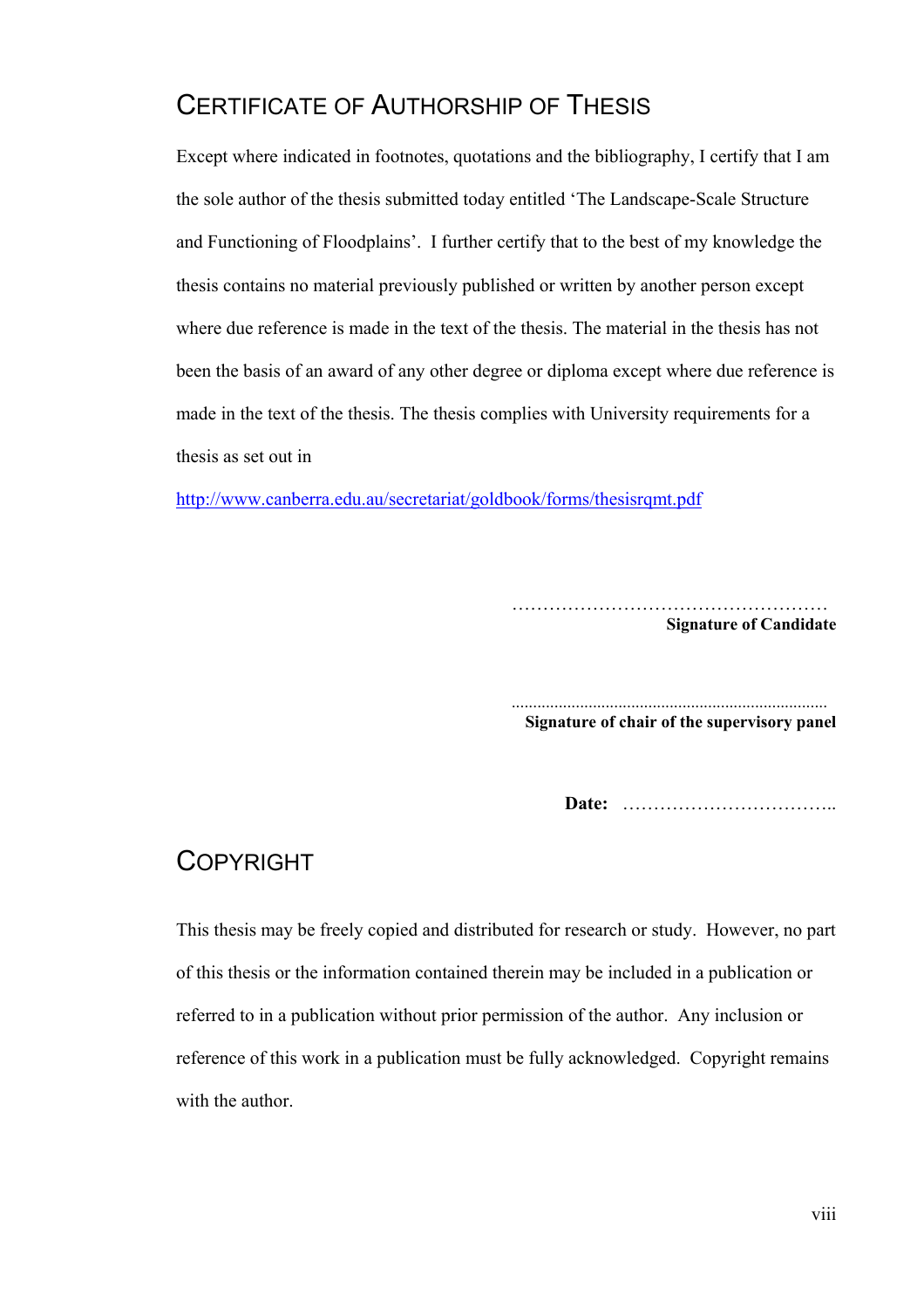# Preface

A preliminary version of part of this work was published in:

Sims, N. C. and Thoms, M. C. (2002) What happens when floodplains wet themselves: vegetation response to inundation on the Lower Balonne Floodplain. **In:** *Proceedings of the IAHS Symposium on the Structure, Function and Management Implications of Fluvial Sedimentary Systems*, *Alice Springs, September 2002.*International Association of Hydrological Sciences.p 195-202.

This paper is included in this thesis as Appendix A.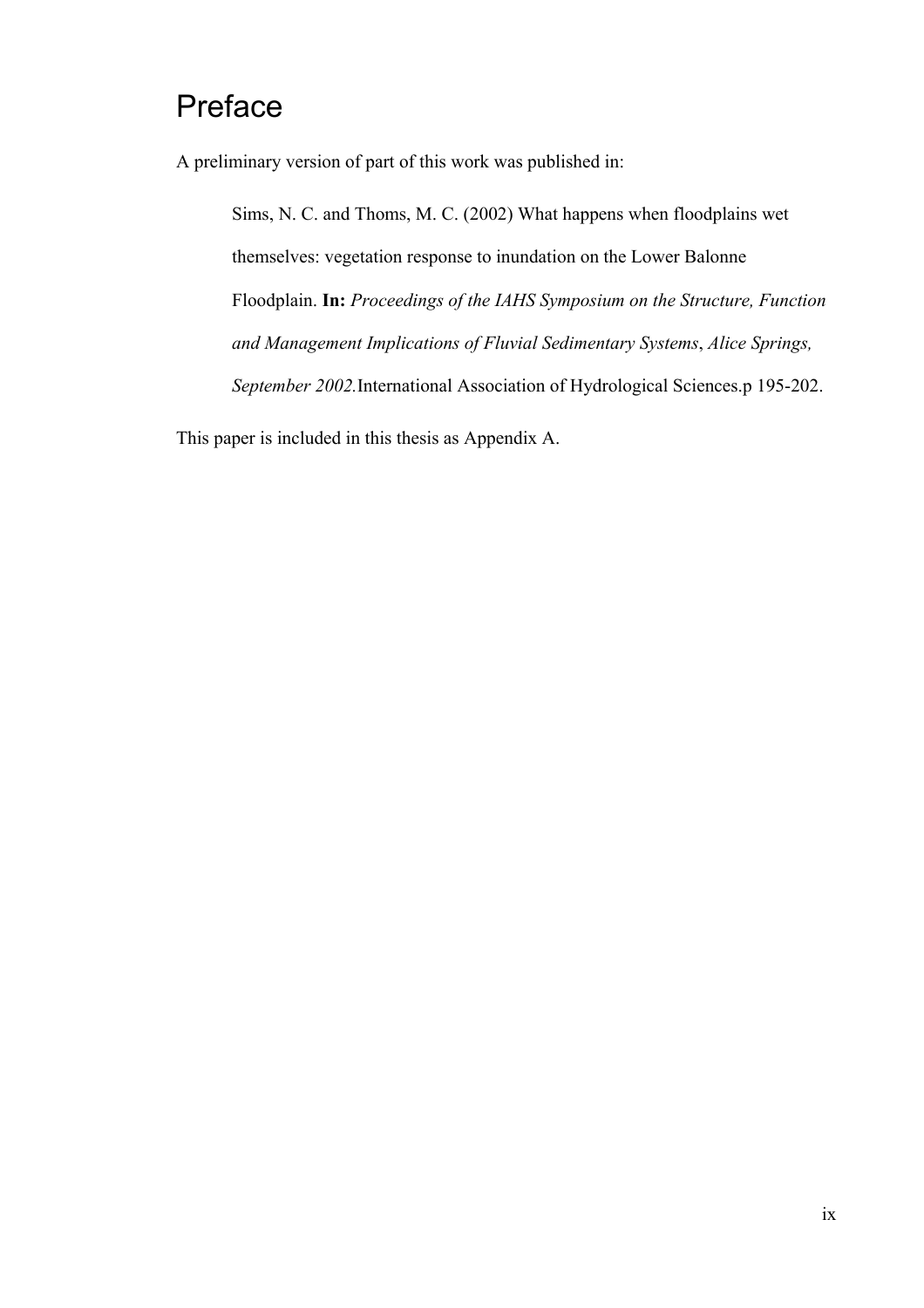## Acknowledgements

This project has been long and many people have helped along the way. In particular I would like to thank Assoc. Prof. Martin Thoms, for his support, advice and encouragement for the duration of this work. Many thanks also to Dr Simon Benger for his encouragement and assistance with the remote sensing work in particular. This project was funded in part by a grant from Environment Australia and the Australian Research Council.

I am very grateful to Dr Ralph Ogden, who helped with fieldwork, the development of this project, and provided useful advice at other times. Many thanks to all members of the Lower Balonne Advisory Committee for their support and advice. Thanks to Les and Leith Boully for providing accommodation during fieldwork, and to the residents of the Lower Balonne Floodplain for giving me access to their properties and showing me how the floodplain works. Peter Liston gave me the map of Australia. Earth Resource Mapping Pty Ltd provided the ER Mapper image processing software. Kenji Walter, Gypsy Bhalla and others at Agrecon helped me with image analysis. Ann Milligan helped with editing. Thanks to all staff at the CRCFE for being enthusiastic, happy and smart, especially Richard Norris for employing me and Simon Linke for keeping me in touch with music. Thanks to all members of the River and Floodplain group at UC, especially Heather for personifying integrity and Craig for showing me the real power of the digital camera. Many thanks to Dogboy, for being a good mate and reminding me to finish this thesis. I thank the Broomheads for their kind thoughts. Many thanks to my colleagues at CSIRO for their generous support and assistance during the later stages of this project. I still blame Dr Paul Downey for starting all of this.

Many thanks to Mum for inspiring me to keep going, and to Dad for always giving me the right advice. Thanks to Ian, Margaret and Sarah for their great generosity, support and encouragement. My bro Jase is a great hero of mine, but stop smoking and wear your seatbelt!

Most importantly I owe so much to Samantha, my champion and greatest supporter, who has been so patient. I look forward to us spending lots of time together from now on. To Dan, I hope this encourages you to do great things.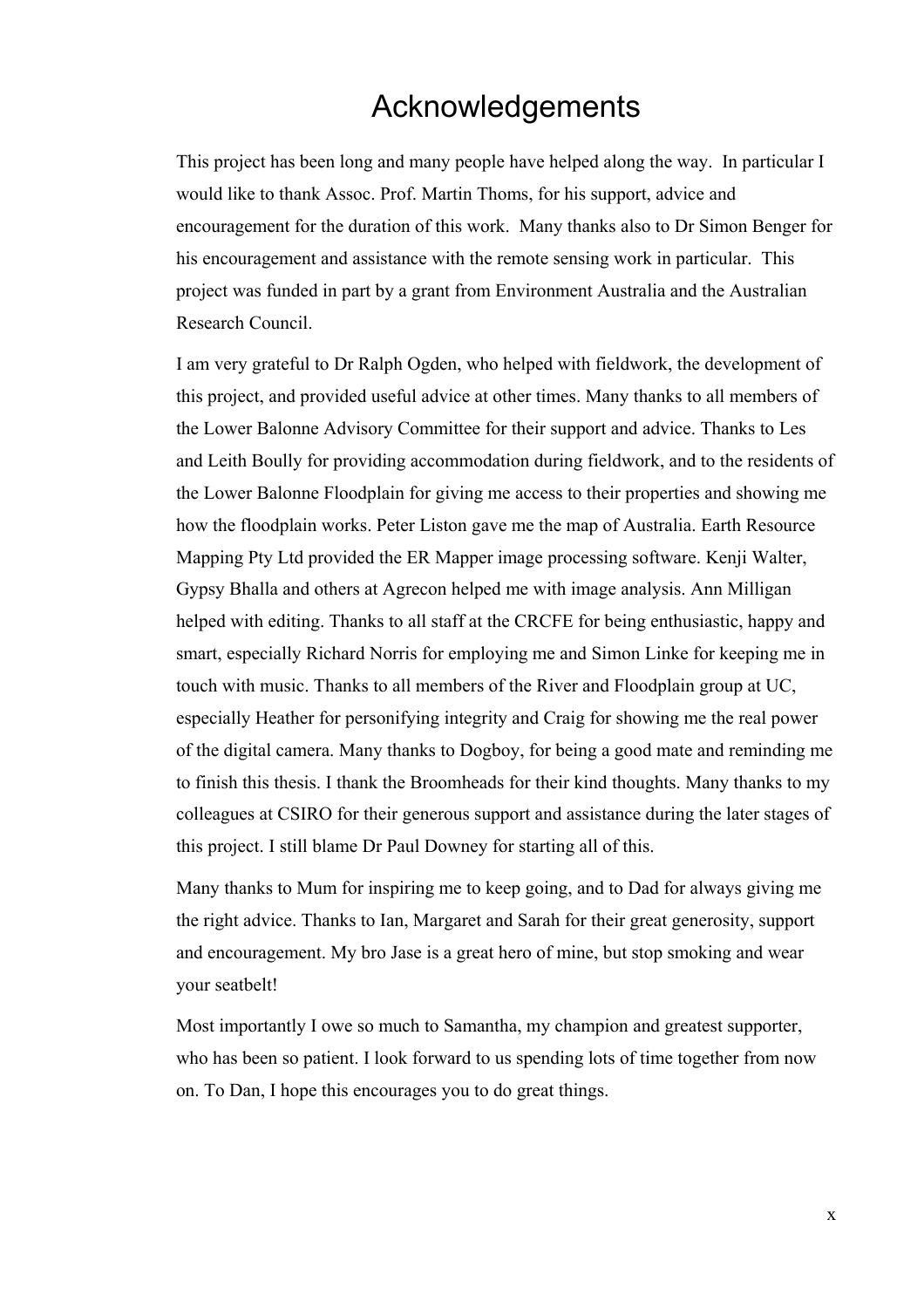## TABLE OF CONTENTS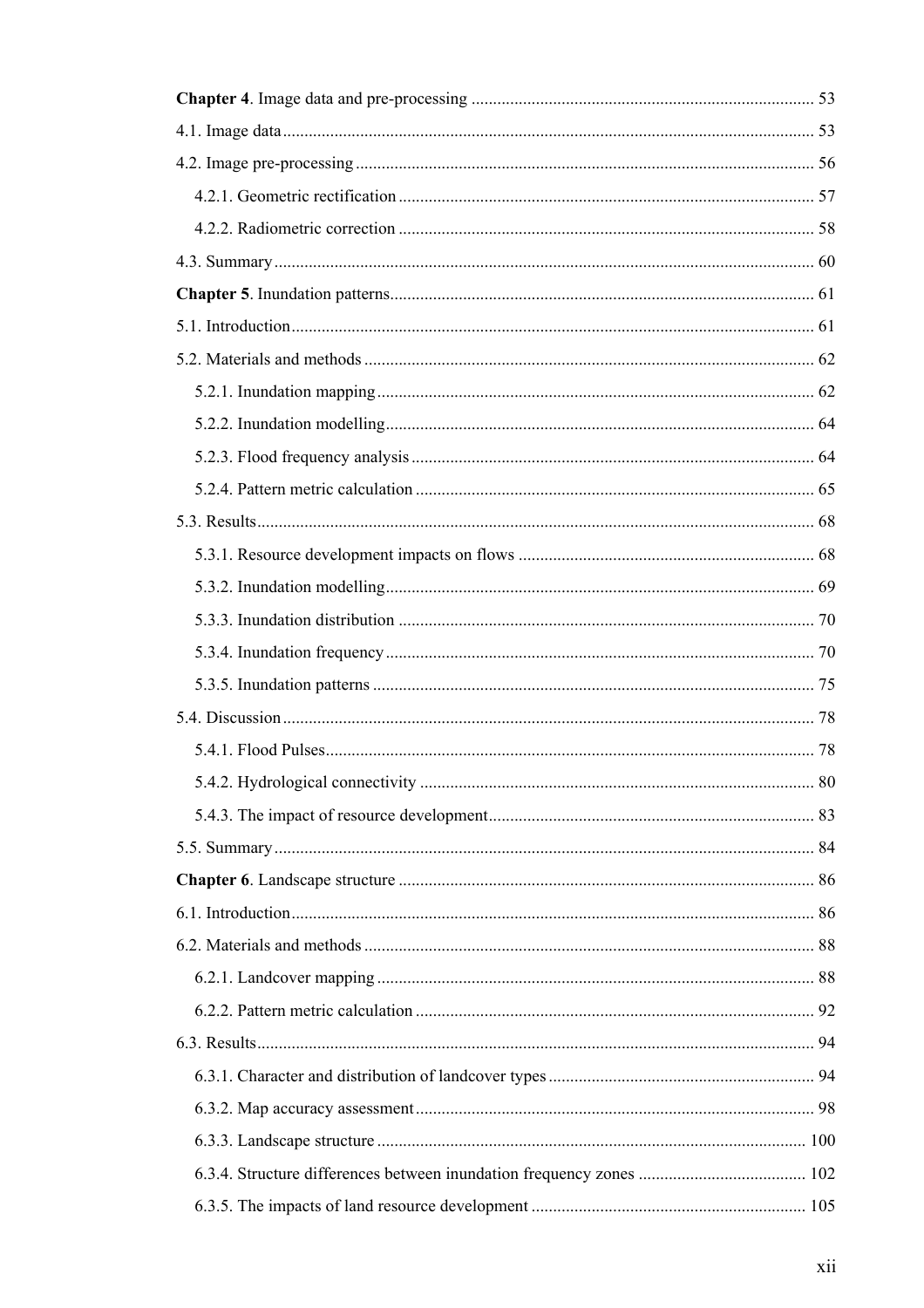| 8.2.2. Quantification of floodplain structure and functioning at the landscape scale 148 |  |
|------------------------------------------------------------------------------------------|--|
|                                                                                          |  |
|                                                                                          |  |
| References                                                                               |  |
|                                                                                          |  |
|                                                                                          |  |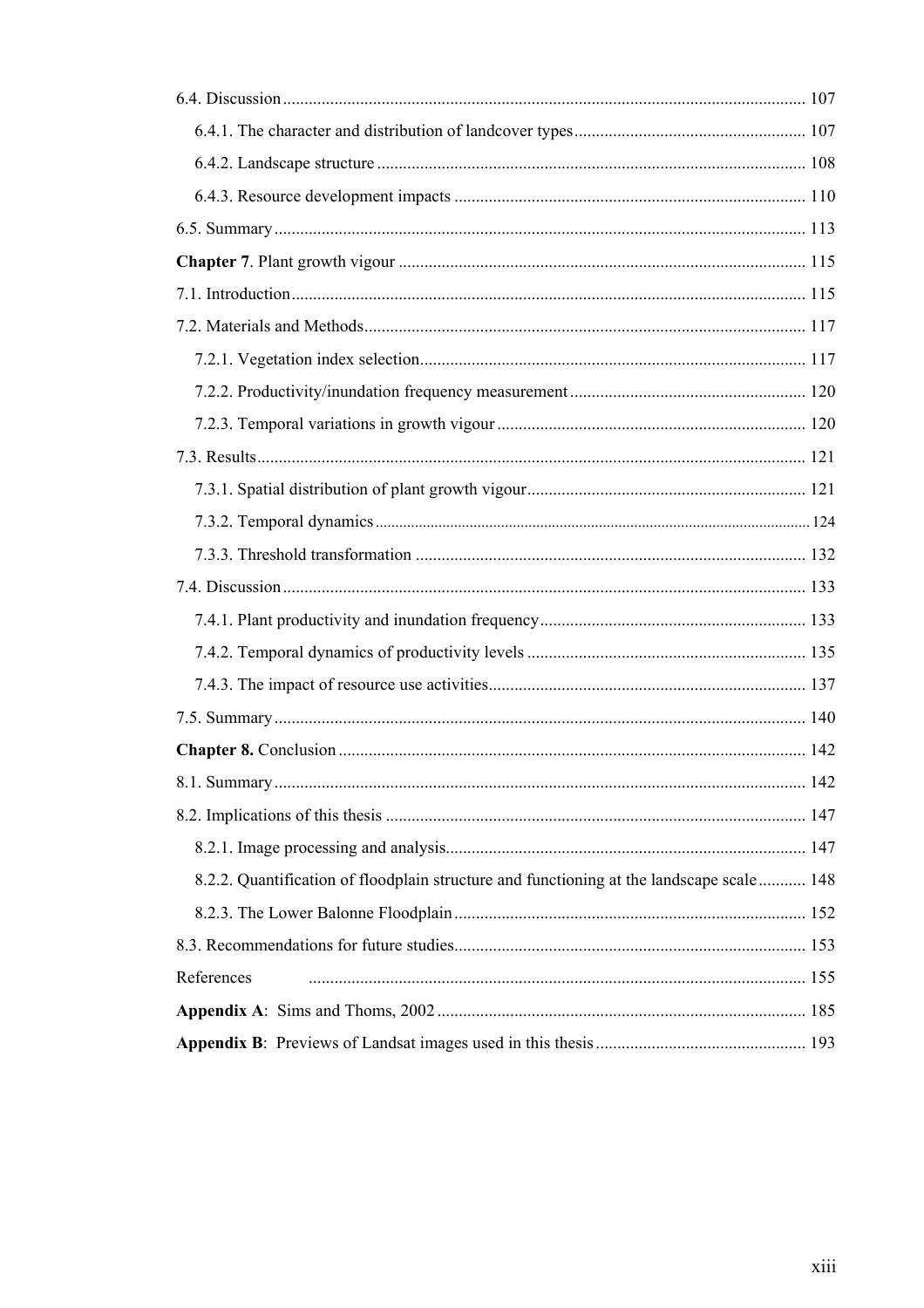## **LIST OF FIGURES**

| Figure 1. Hypothesised distribution of plant productivity levels in relation to flood frequency as |
|----------------------------------------------------------------------------------------------------|
| predicted by the Subsidy-Stress Hypothesis (Odum et al., 1979; Odum et al., 1995) 25               |
| Figure 2. Rivers, flow gauging stations and major towns of the Lower Balonne Floodplain,           |
|                                                                                                    |
| Figure 3. Median monthly Balonne River discharge, rainfall and evaporation at St. George.  40      |
|                                                                                                    |
| Figure 5. Total daily Balonne River discharge at St. George between 2 October 1971 and 31          |
| August 1999 annotated with the generalised flood levels described in Section 3.3.3 43              |
|                                                                                                    |
| Figure 7. A shallow channel of Brairie Creek in the lower mid-section of the study area  45        |
|                                                                                                    |
|                                                                                                    |
| Figure 10. The dense riparian forest that flanks river channels throughout the floodplain  48      |
|                                                                                                    |
| Figure 12. Total daily Balonne River discharge at St. George in the 90 days before capture of      |
|                                                                                                    |
| Figure 13. Landsat TM image captured on 19 January 1993 (TM bands 1,7,4 as BGR). This              |
| image was chosen as the base image to which other images were spectrally and                       |
|                                                                                                    |
| Figure 14. Pixel brightness (digital numbers) of PIF targets in TM band 4 in the images            |
| captured on 19 January 1993 and 5 February 1999, (A) before image calibration and (B)              |
| 59                                                                                                 |
| Figure 15. Total area of inundation versus peak daily discharge in the 14 days before image        |
|                                                                                                    |
|                                                                                                    |
| Figure 17. Flood frequency distribution across the Lower Balonne Floodplain. Flood ARI             |
|                                                                                                    |
| Figure 18. Correlations between Qp14 discharge and the pattern of inundation for different         |
| Figure 19. Diagrammatic description of the method of creating the Reference Image.  89             |
|                                                                                                    |
| Figure 21. The distribution of landcover types on the Lower Balonne Floodplain mapped from         |
|                                                                                                    |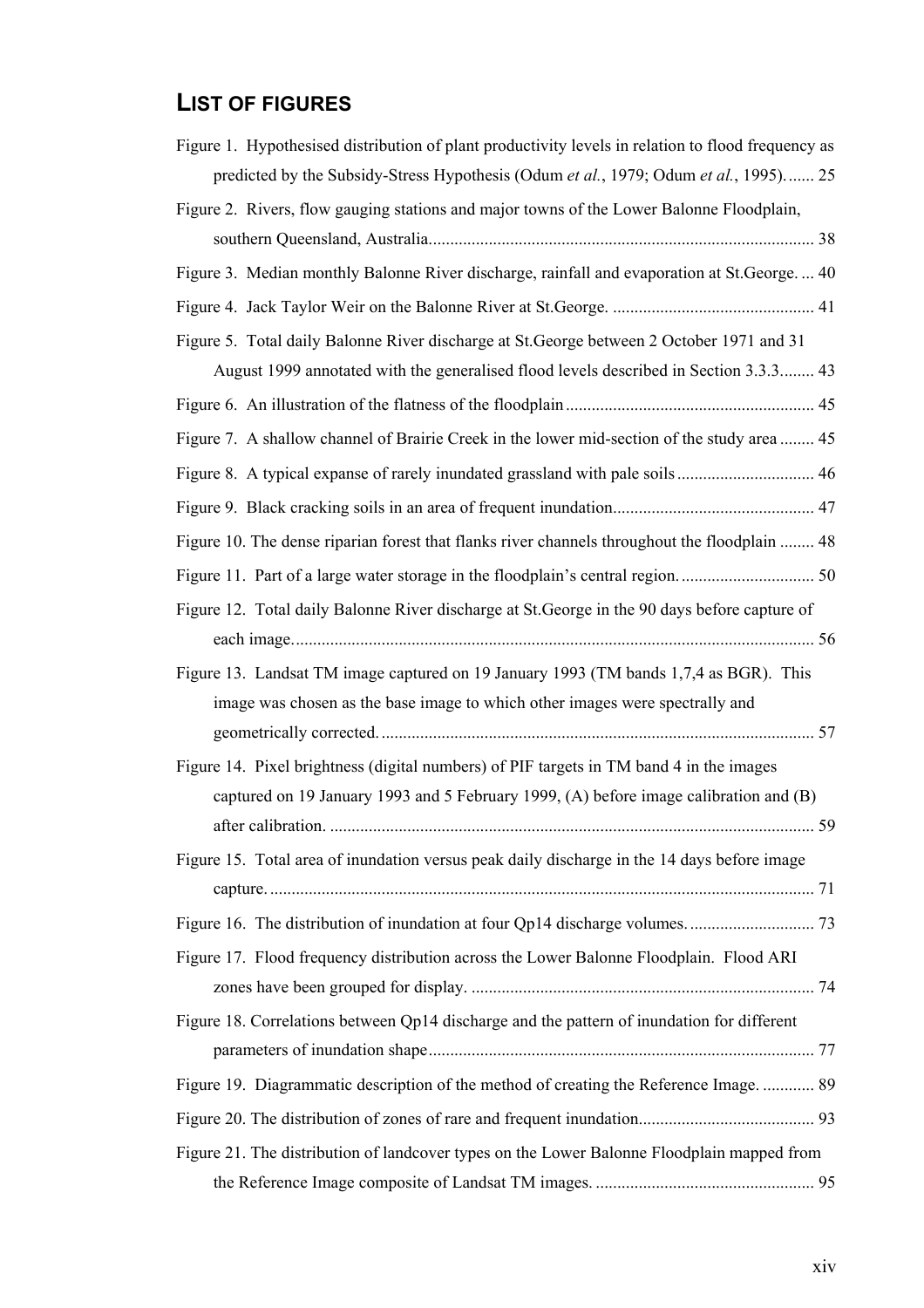| Figure 22. The proportion of annual flood recurrence zones occupied by each landcover type 98  |
|------------------------------------------------------------------------------------------------|
|                                                                                                |
| Figure 24. The reduction in size of landcover types from conversion to agricultural land uses  |
|                                                                                                |
| Figure 25. River flows and rainfall between the dates of image capture and biomass sampling in |
|                                                                                                |
| Figure 26. Spatial distribution of NDVI levels across the Lower Balonne Floodplain  122        |
| Figure 27. NDVI class composition in zones of rare and frequent inundation 123                 |
|                                                                                                |
|                                                                                                |
|                                                                                                |
| Figure 31. A comparison of the mean whole-floodplain NDVI dynamics measured from the           |
|                                                                                                |
| Figure 32. Comparison between modelled mean whole-floodplain NDVI dynamics and NDVI            |
| dynamics modelled on: (A) 50% reduction of Coolibah Open Woodland; (B) 50%                     |
| reduction of Open grassland; and (C) the distribution of landcover types predicted from        |
| changes to the flow regime of the Balonne River at St. George (Chapter 5).  131                |
| Figure 33. The influence of incremental reductions in Coolibah Open Woodland and Open          |
| Grassland, from their extent in 1993, on the standard deviation of landscape-scale NDVI        |
|                                                                                                |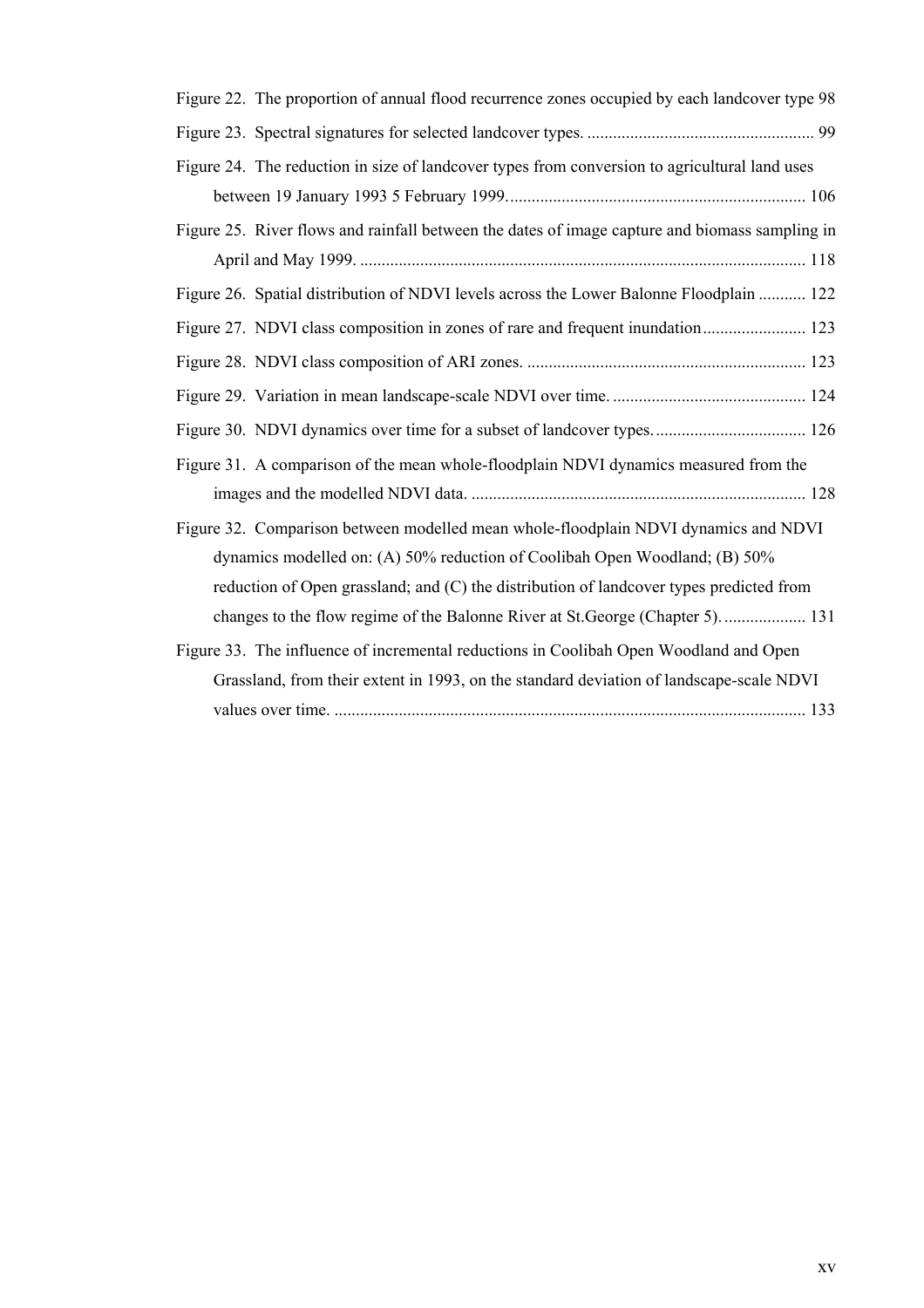## **LIST OF TABLES**

| Table 2. Hierarchical scales related to the landscape-scale characteristics of floodplains<br>(adapted from Forman, 1995a; 1995b; Ward, 1998a; Ward et al., 2002a; Ward et al., |
|---------------------------------------------------------------------------------------------------------------------------------------------------------------------------------|
|                                                                                                                                                                                 |
| Table 3. The characteristics of some commercially available remote sensing systems 16                                                                                           |
| Table 4. Characteristics of some key conceptual models in river-floodplain ecology.  22                                                                                         |
| Table 5. Defining features and functional characteristics of landscape elements in the patch-                                                                                   |
|                                                                                                                                                                                 |
| Table 6. Daily, monthly and annual discharge percentiles (ML) for the Balonne River at                                                                                          |
|                                                                                                                                                                                 |
|                                                                                                                                                                                 |
| Table 8. Images used in this study, including the hydrologic and climatic conditions before                                                                                     |
|                                                                                                                                                                                 |
|                                                                                                                                                                                 |
| Table 10. Modelled Balonne River discharge at St George showing current flows as a                                                                                              |
|                                                                                                                                                                                 |
| Table 11. Spearman's correlation coefficients between river flow and climatic data used in                                                                                      |
| inundation modelling. Peak, median, mean and total discharge over the respective periods                                                                                        |
| before image capture were compared to the extent of inundation in each image, as well as                                                                                        |
| Evaporation (Evap30) and Rainfall (Rain30) in the 30 days before image capture 69                                                                                               |
|                                                                                                                                                                                 |
|                                                                                                                                                                                 |
| Table 14. Balonne river discharge and rainfall at St George before image capture for the Landsat                                                                                |
|                                                                                                                                                                                 |
|                                                                                                                                                                                 |
| Table 16. Plant and soil composition of landcover types and their spatial characteristics.  96                                                                                  |
| Table 17. Classification accuracy comparison of the Reference Image and single-date images                                                                                      |
|                                                                                                                                                                                 |
| Table 18. Classification accuracy confusion matrix (number of pixels) for landcover types                                                                                       |
|                                                                                                                                                                                 |
| Table 19. Landscape scale metrics for the entire Lower Balonne Floodplain  103                                                                                                  |
| Table 20. Landcover type scale metrics for the entire Lower Balonne Floodplain  103                                                                                             |
| Table 21. Landscape scale metrics for zones of rare and frequent inundation  104                                                                                                |